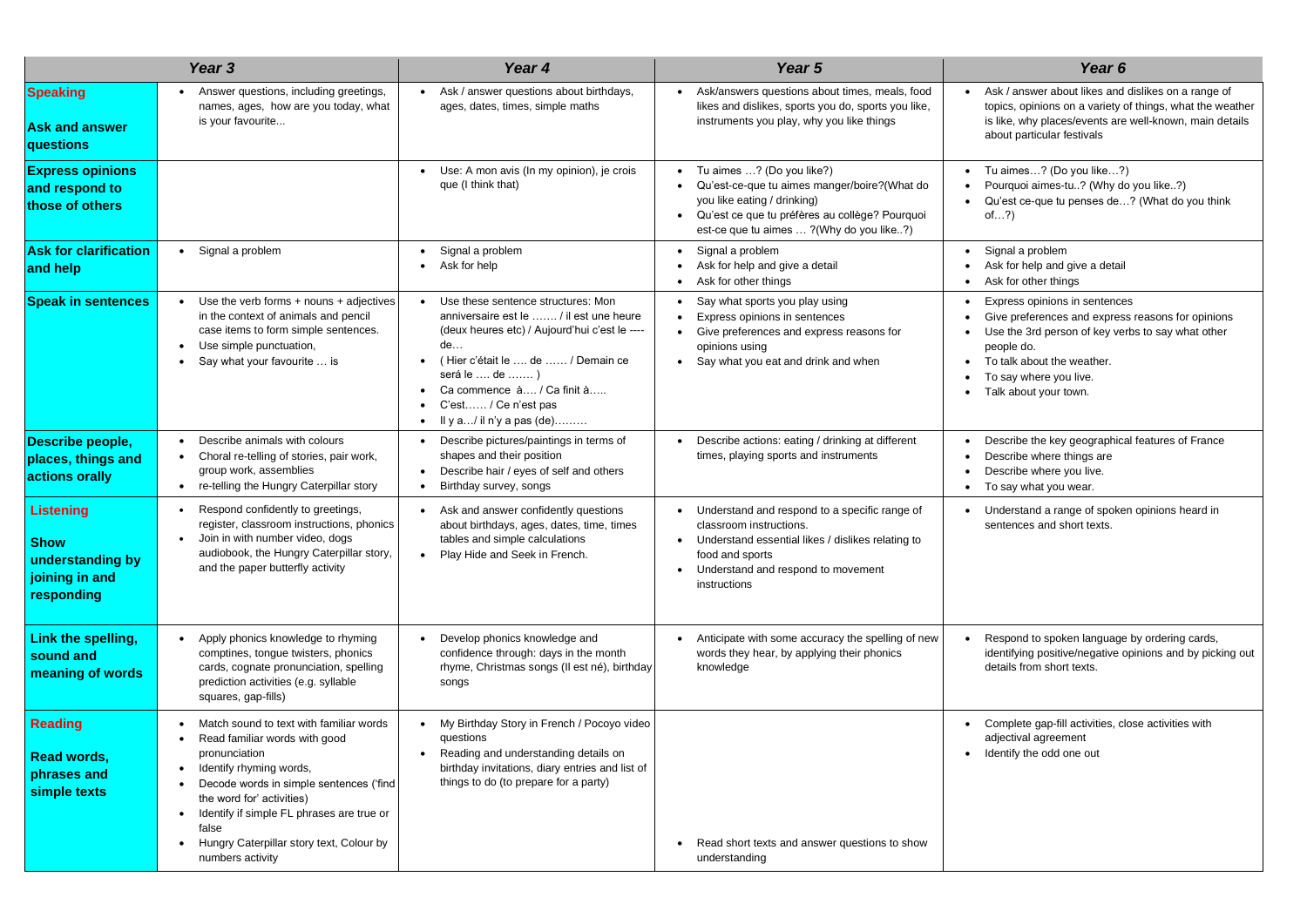Film clips on sports and food in France/ Belgium/Switzerland

• Pronounce place names when reading aloud from text or from a map.

• To read a text using knowledge of phonics.

Use a dictionary to research new nouns and adjectives and use them actively in sentences with some degree of accuracy (NB: using a dictionary for verbs will be picked up in secondary).

label maps – using il y a/ il n'y a pas with confidence to write sentences from memory

• Adjectives of reasons to support opinions, using 'parce que' to provide reasons, language for countries, locations, directions

| <b>Appreciate stories,</b><br>songs, poems and<br>rhymes in the<br>language                | Join in confidently with the classroom<br>$\bullet$<br>instructions song, greetings song,<br>phonics song, Ours Brun story, tongue<br>twisters, Old Macdonald song                                                                                                  | Numbers song, birthday and Christmas<br>songs, Alain le Lait & Pocoyo video<br>episodes, months / days rhymes                                                                                                                                                        | Film clips on sports and food in France/<br>Belgium/Switzerland                                                                                                                          |  |
|--------------------------------------------------------------------------------------------|---------------------------------------------------------------------------------------------------------------------------------------------------------------------------------------------------------------------------------------------------------------------|----------------------------------------------------------------------------------------------------------------------------------------------------------------------------------------------------------------------------------------------------------------------|------------------------------------------------------------------------------------------------------------------------------------------------------------------------------------------|--|
| <b>Read aloud with</b><br>accurate<br>pronunciation                                        | Confident use of phonic key sounds to<br>$\bullet$<br>read aloud familiar words within short<br>texts - more able learners will already<br>start to apply phonic links when reading<br>new words aloud, for example when<br>using the Hungry Caterpillar story text | Numbers Read and add questioning<br>intonation                                                                                                                                                                                                                       | Pronounce sports (including cognates) using<br>correct sounds                                                                                                                            |  |
| <b>Understand new</b><br>words that are<br>introduced into<br>familiar written<br>material | Enjoy stories, rhymes, songs, videos with<br>language beyond level of active production<br>Numbers / Days of the week / food<br>$\bullet$<br>items in Hungry Caterpillar story                                                                                      | Encore (again!) / Tout le monde est prêt? -<br>j'arrive (- Coming ready or not!) / birthday<br>vocabulary, verbs, seasons, numbers 13-<br>31, festive vocabulary, instructions for<br>making cards and booklets                                                      |                                                                                                                                                                                          |  |
| Use a dictionary                                                                           |                                                                                                                                                                                                                                                                     |                                                                                                                                                                                                                                                                      | Dictionary skills: 1) Know the parts of the<br>dictionary 2) Know what the codes (nf, nm etc)<br>mean 3) Be confident with alphabetical order 4)<br>Find the meanings of new words       |  |
| <b>Writing</b><br><b>Write words and</b><br>phrases from<br>memory                         | Write on mini-white boards and/or trace<br>$\bullet$<br>on arm: simple sentences e.g. J'ai un<br>cheval blanc with reasonable accuracy<br>from short-term memory.<br>Write individual words for snacks on<br>$\bullet$<br>food plates for display from memory.      | Write short exclamations and questions<br>from memory with correct position of<br>punctuation marks in questions (and<br>exclamations), on mini-white boards from<br>short-term memory<br>Write ' My birthday is on the  of ' from<br>memory with accurate spelling. | Write sentences about what you eat when, and<br>what sports you do when, and what instruments<br>you can play. Do these from short-term memory<br>with accurate spelling in lesson time. |  |
| <b>Adapt phrases to</b><br>create new<br><b>sentences</b>                                  | Substitute and adapt noun-adjective<br>$\bullet$<br>collocations in simple sentences.<br>Include simple connectives 'et' (and)<br>$\bullet$<br>and 'mais' (but). More able may begin<br>to use 'aussi' (also).                                                      | Animal maths Create birthday and<br>Christmas cards, plan and write party<br>invitations including time / date /, making<br>plans for a party - to do list - using ' je vais<br>+ verbs', time exercise                                                              | Adapt short text about someone else's sports /<br>freetime to write a short text about own free time.                                                                                    |  |
| Describe people,<br>places, things and<br>actions in writing                               | Describe animals with colours<br>Create mini-books                                                                                                                                                                                                                  | Revision – colours and numbers<br>Describing pictures/paintings in terms of<br>shapes and their position<br>Describing emotions - happy, sad<br>Describing hair / eyes of self and others<br>Describe house and home Make birthday<br>cards, Design invites,         | Describe actions: Write a fitness diary, saying<br>what you eat for each meal and what exercise<br>you do on different days (from memory).                                               |  |

Express opinions and giving reasons (from memory) • Describe places and compare locations (from memory)

• Write a holiday postcard, adapting a model. • Write a short text about where you live. • Create a conversation about yourself.